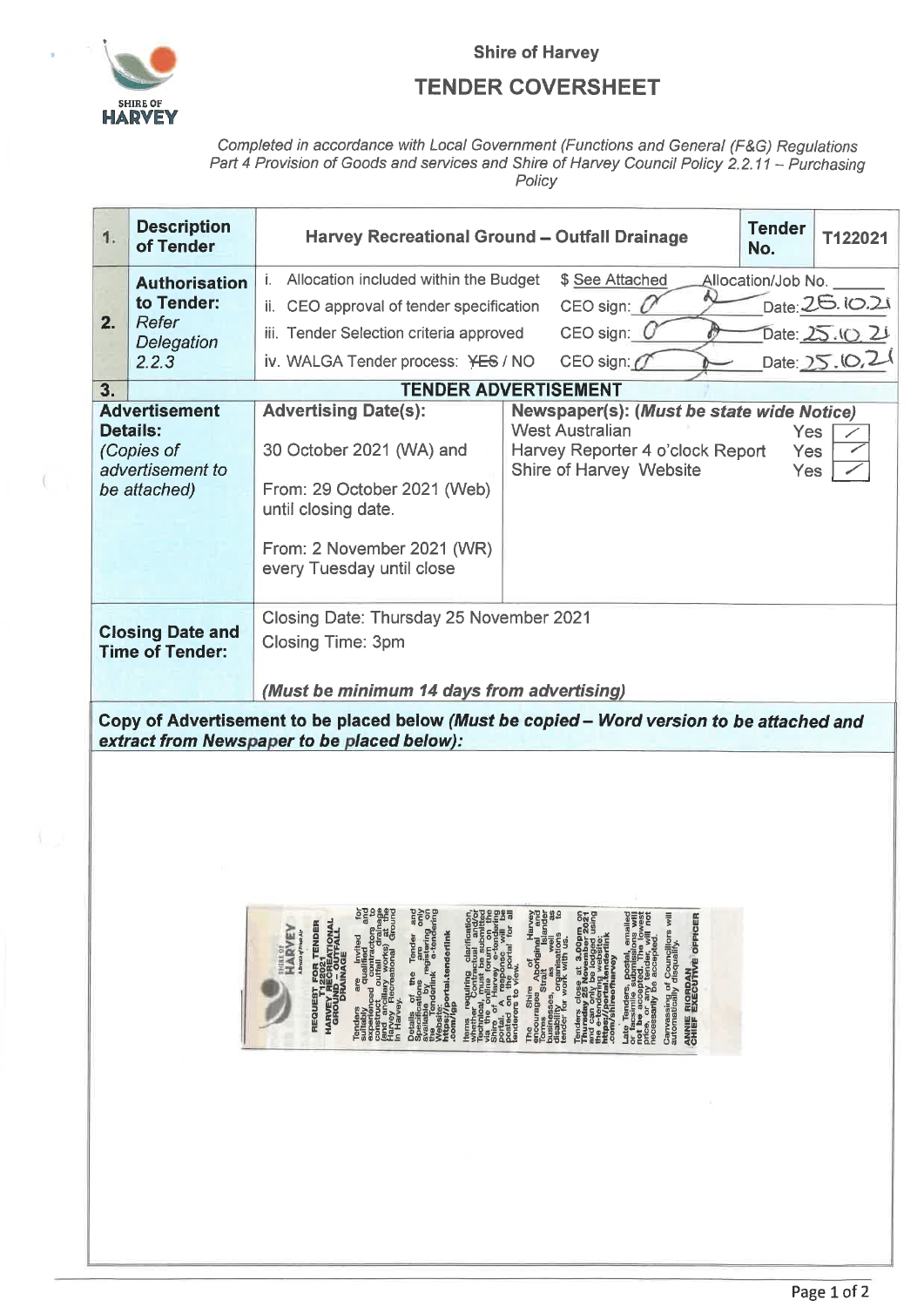

 $GbHP - 67YU - 45XP$ .

## **TENDER COVERSHEET**

**Shire of Harvey** 

Completed in accordance with Local Government (Functions and General (F&G) Regulations<br>Part 4 Provision of Goods and services and Shire of Harvey Council Policy 2.2.11 - Purchasing Policy

| 4.                                                                                                                                                                       |                     | <b>TENDERS RECEIVED</b>                                          |                                                                 |                     |                          |                           |  |  |  |
|--------------------------------------------------------------------------------------------------------------------------------------------------------------------------|---------------------|------------------------------------------------------------------|-----------------------------------------------------------------|---------------------|--------------------------|---------------------------|--|--|--|
| <b>Certification:</b><br>Tenders opened at $3\text{-}$ o arm / pm on<br>$25$ $1$ $11$ $1$ $2021$                                                                         |                     |                                                                  |                                                                 |                     |                          |                           |  |  |  |
| <b>Tenders opened</b><br>in the presence<br>of:                                                                                                                          |                     |                                                                  | <b>NAME AND POSITION:</b>                                       |                     |                          | <b>SIGNATURE:</b>         |  |  |  |
|                                                                                                                                                                          |                     |                                                                  | MANAGER DESIGN & DEVELOPMENT                                    |                     |                          |                           |  |  |  |
| (A Senior Staff<br>Member must be                                                                                                                                        |                     |                                                                  | PROWEMENT COMPLIANCE                                            |                     |                          |                           |  |  |  |
| present).                                                                                                                                                                |                     |                                                                  | JULIE PANTALES                                                  |                     | Date &                   |                           |  |  |  |
| No.                                                                                                                                                                      |                     | <b>Time</b><br><b>Company Name and Address:</b><br><b>Opened</b> |                                                                 |                     |                          | <b>Officers' Initials</b> |  |  |  |
|                                                                                                                                                                          |                     |                                                                  | CARBONE BROTHERS PTY LTT                                        |                     | 25/11/2021<br>$3-0.5$ pm |                           |  |  |  |
|                                                                                                                                                                          |                     |                                                                  |                                                                 |                     |                          |                           |  |  |  |
|                                                                                                                                                                          |                     |                                                                  |                                                                 |                     |                          |                           |  |  |  |
|                                                                                                                                                                          |                     |                                                                  |                                                                 |                     |                          |                           |  |  |  |
|                                                                                                                                                                          |                     |                                                                  |                                                                 |                     |                          |                           |  |  |  |
|                                                                                                                                                                          |                     |                                                                  | DETAILS OF TENDERERS IN ATTENDANCE AT THE OPENING OF THE TENDER |                     |                          |                           |  |  |  |
|                                                                                                                                                                          | <b>Contact Name</b> |                                                                  |                                                                 | <b>Company Name</b> |                          |                           |  |  |  |
|                                                                                                                                                                          |                     |                                                                  |                                                                 |                     |                          |                           |  |  |  |
|                                                                                                                                                                          |                     |                                                                  |                                                                 |                     |                          |                           |  |  |  |
| <b>COUNCIL RESOLUTION AND DETAILS OF SUCCESSFUL TENDER</b><br>5.<br>(List Resolution Number and date of Meeting - Copy of Council Item and Resolution to be<br>attached) |                     |                                                                  |                                                                 |                     |                          |                           |  |  |  |
|                                                                                                                                                                          |                     |                                                                  | DATE OF COUNCIL MEETING                                         |                     | <b>RESOLUTION NUMBER</b> |                           |  |  |  |
|                                                                                                                                                                          |                     |                                                                  | N/A                                                             |                     | N/A                      |                           |  |  |  |
| <b>Name of Successful</b><br>Tenderer(s):                                                                                                                                |                     |                                                                  | CARSONE BROTHERS PTY LT)                                        |                     |                          |                           |  |  |  |
| <b>Amount of Successful</b><br>Tender(s):                                                                                                                                |                     |                                                                  | \$<br>191, 378.00 Exc. CST                                      |                     |                          |                           |  |  |  |
|                                                                                                                                                                          |                     |                                                                  | <b>YES</b><br>Was this a decision by Delegated Authority:       |                     |                          |                           |  |  |  |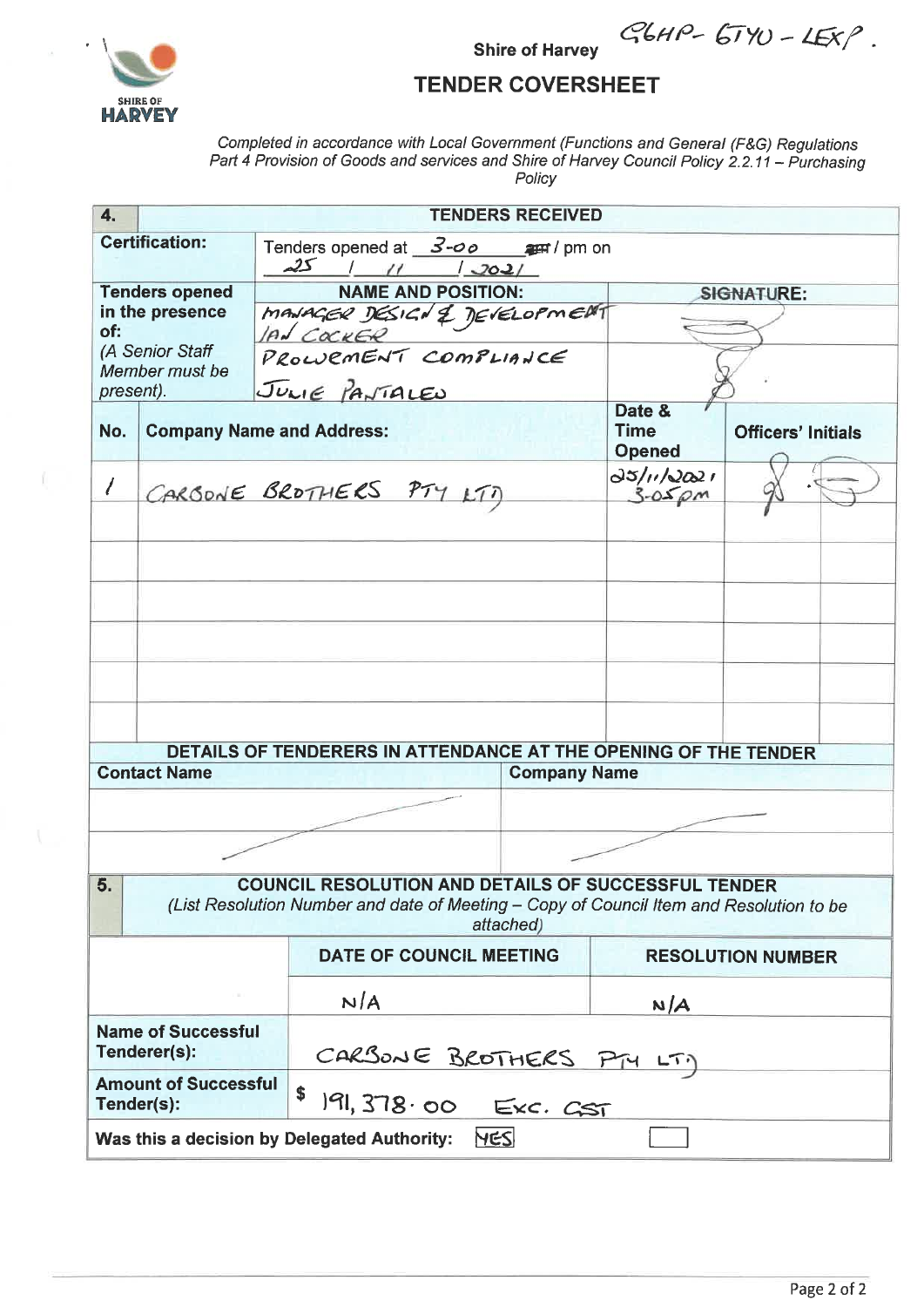## **TENDER CHECKLIST-T122021 Harvey Recreational Ground – Outfall Drainage HARVEY** SHIRE OF **HARVEY**  The following checklist is to be completed as part of coordinating a Public Tender on behalf of the Shire of Harvey (Checklist drafted in accordance with Local Government (Functions and General (F&G)) Regulations 1996 Part 4 Provision of goods and services\* and Shire of Harvey Council Policy 2.2.11 Purchasing Policy) **1. COMPLETION OF TENDER COVERSHEET (Prior to Advertising)** J **Development COMPLETION OF TENDER COVERSHEET** (Prior to Advertising) **Tender Checklist (F&G 17 (1), (2),(3))** to be accessed from X:\WordProcessing\CSO Administration Assistant\3.Procurement Administration\Procurement Compliance\1.Documentation\2021 Tender Checklist.docx Tender number and Description of Tender centers and the center center of the center of the center of the center of the center of the center of the center of the center of the center of the center of the center of the cente , Complete "Section 1. Description of Tender" in Tender Register **(F&G 14)**   $\Box$ Complete "Section 2. Authorisation to Tender" in Tender Register **(Delegation 2.2.11)**  a) Allocation within the budget amount and Account number  $\Box$ b) Tender specification approval and date (correct details of item(s)/service(s) sought **(F&G14 (4) (b))** c) Selection Criteria approval and date, providing details for evaluation of the tender **(F&G14 (4) (c))** 3omp1ete "Section 3. Advertising Details and Dates" in Tender Coversheet (F&G **13, 14 and 17)**  a) Include copies of advertisements in Tender Coversheet 1711 1711 1711 1711 1712 1712 1713 b) Indicate if tenders are sought via: i. Public Tender, and the state of the state of the state of the state of the state of the state of the state of the state of the state of the state of the state of the state of the state of the state of the state of the s ii. EQuotes WALGA  $\Box$ Complete "Closing date and time" in Tender Coversheet **(F&G 15)** 21 **2. TENDER ADVERTISEMENT**  Tender number is included model of the model method of the model of the model of the model of the model of the model of the model of the model of the model of the model of the model of the model of the model of the model o Brief description of the goods or services sought *(i.e. the description of the service required, location of the*  $\Box$ Particulars identifying a person from whom additional tender information may be obtained **(F&G 14 (3)(b))** *21*  Include information as to where and how tenders may be submitted (i.e. Instructions to be given that tender must be lodged via Tenderlink by the closing date (F&G 14 (3) (c)) and  $\triangledown$ that details of the Tender and Specifications are available by registering with Tenderlink at portal.tenderlink.com/ShireofHarvey Include an endorsement that postal, emailed or facsimile submissions will not be accepted State wide public notice given on all tenders **(F&G 14(1))**   $\overline{2}$ Advertisements **MUST** be placed in the West Australian newspaper Include a date and time after which tender cannot be submitted, closing time and date **(F&G 14 (3) (d))**  *(The time after which tender cannot be submitted (closing date) has to be at least fourteen (14) days after the notice is first published in the West Australian (F&G 15(1))*  M *Closing day should be a Thursday. (Additional advertisements can be placed in the local media)*  Include: Canvassing of Councillors will automatically disqualify a tenderer. Advertising is not to occur until the Tender Specification is signed by the CEO, inclusive of the selection criteria EX and weightings to apply Upload project information and advertising period for placement on Shire website. Upload Tender via Tenderlink.  $\mathbf{z}$ **3. POST ADVERTISING**  Downloading of submitted tenders from Tenderlink on Tender Closing Date and closing time **(F&G 16, 17)**  ø Complete "Section 4. Tenders Received" in Tender Coversheet (F&G 16, 17), *(Name and Address of Tenderer. Date and time of tender opening and initials of officers present).*   $\triangleright$ Include Details of Tenderers in Attendance at the Opening of Tenders *(Name of representative and company name),* **(F&G 16)**  Complete "Certification" in Tender Coversheet **(F&G 16).**  Ø *(Tender opening date and time — two officials to complete this section — One Senior Staff member MUST be present*) Remove advertisement from website 靣 Review tender documents received from service providers  $\overline{\mathbf{z}}$